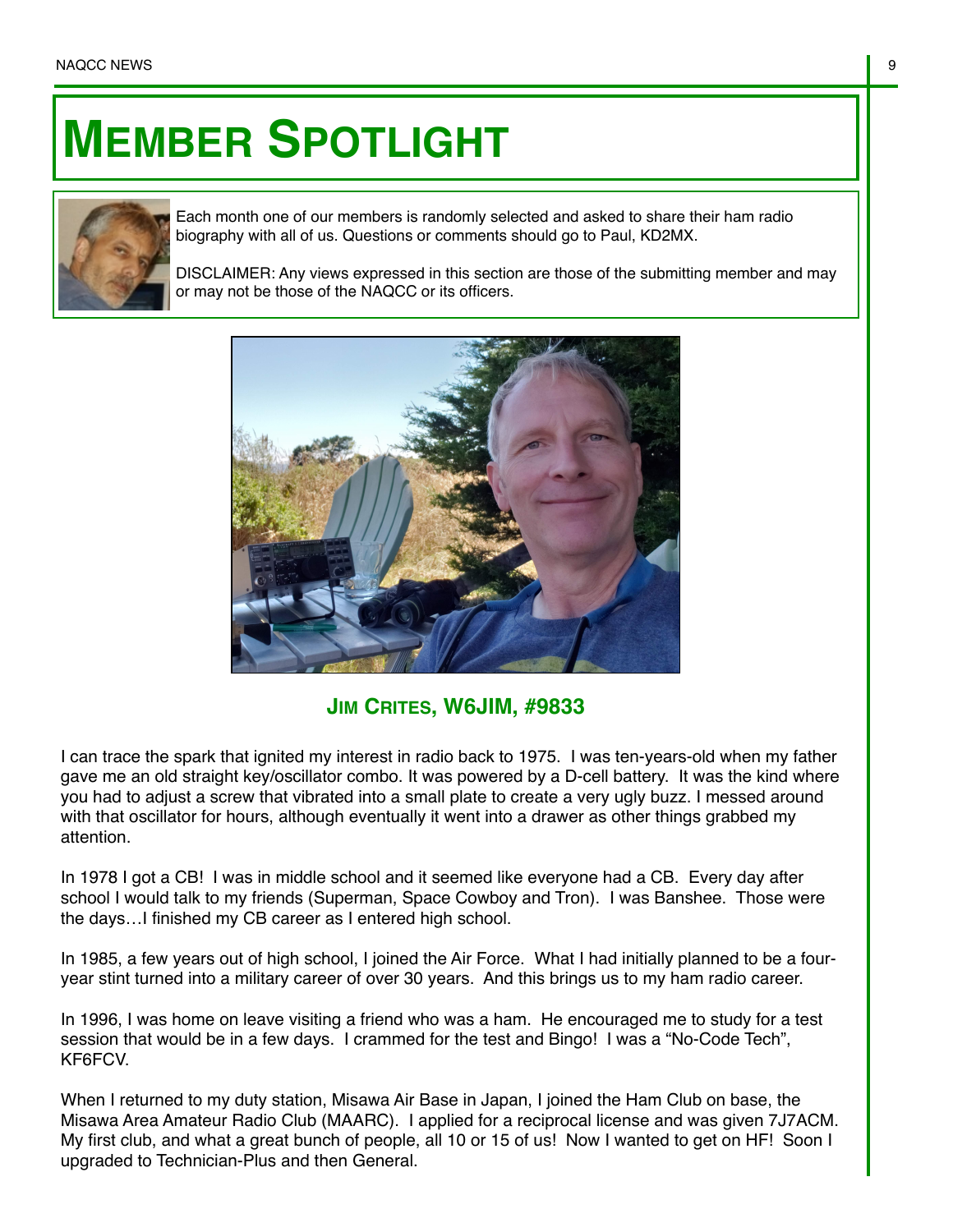My first Rig was a 50W Ten-Tec Scout. My first antenna was a homemade vertical made with speaker wire cut for 15 meters. I only had two ground radials! But even with that modest set-up, I never had to look long for a QSO. It's funny looking at my old log book. For my first three years all my QSO were with Asia and Eastern Europe, with an occasional USA. Now it's just the opposite!

After Japan, I was stationed in Iceland, where I operated as KF6FCV/TF. Then, I came back to the United States in 2000. I squeezed in time to work with MARS when I was stationed in Texas operating as AFA4JC. In 2015, I retired from the Air Force and moved to my present QTH.

With all that moving around, I'm still working on my WAS award! But in 2018 I did finally find the time to upgrade to Extra. Big thanks to the Mount Diablo Amateur Radio Club for their training and assistance. A few days after my upgrade I applied for my current call, W6JIM…How could I pass that up?

Why QRP? As I mentioned above, in the beginning, even with my meager set-up, I was never at a loss for QSOs. I would dial down the power of my Scout to QRP levels because I felt like I was wasting power (that's my frugal nature!) and because making it more challenging made it more fun!

I always loved the idea of using equipment that I could build myself. So started my journey into kit building. And again, this fell right in line with QRP. I started with kits like: Tick Keyer, Rock Mite and WM-2 meter, and worked my way up to kits like: Wilderness SST, Ten-Tec 1340 and finally my Elecraft K2. And antennas….I have loved experimenting with wire antennas over the years!

Why CW? I don't know for sure. It has grown on me to the point that my last SSB QSO was in 2006. I guess it goes back to that spark in 1975 when my father gave me that old key. Maybe it was watching all those WWII movies when I was a kid, and watching the Morse Ops passing crucial info to their leadership. Maybe it's the fact that it just makes sense that if I want to get the most efficiency out of my equipment, CW wins. The main reason is simply this: CW is just more fun!

Interesting thing. When I learned CW with my first

paddle, I didn't know which paddle was supposed to be the dit or dah. I made a guess. I guessed wrong. So now I work a paddle "backwards". I'm right-handed so my thumb makes the Dahs and my forefinger makes the dits. Only disadvantage I have found so far is that I can't use a bug! Maybe that's for the better!

I generally gravitate to my Ten-Tec or Elecraft. My Ten-Tec Eagle gets the most work right now, But I love the sending tone of my Omni-V. So soothing!

For QRP I go to my K2 for serious work. That's why I built it. But for rag chews I go to my KX1, Argosy II, or my Index Labs QRP Plus if a little drifting is OK! I have a few old broken Ten-Tec Argonauts that I hope to have on the air one day.